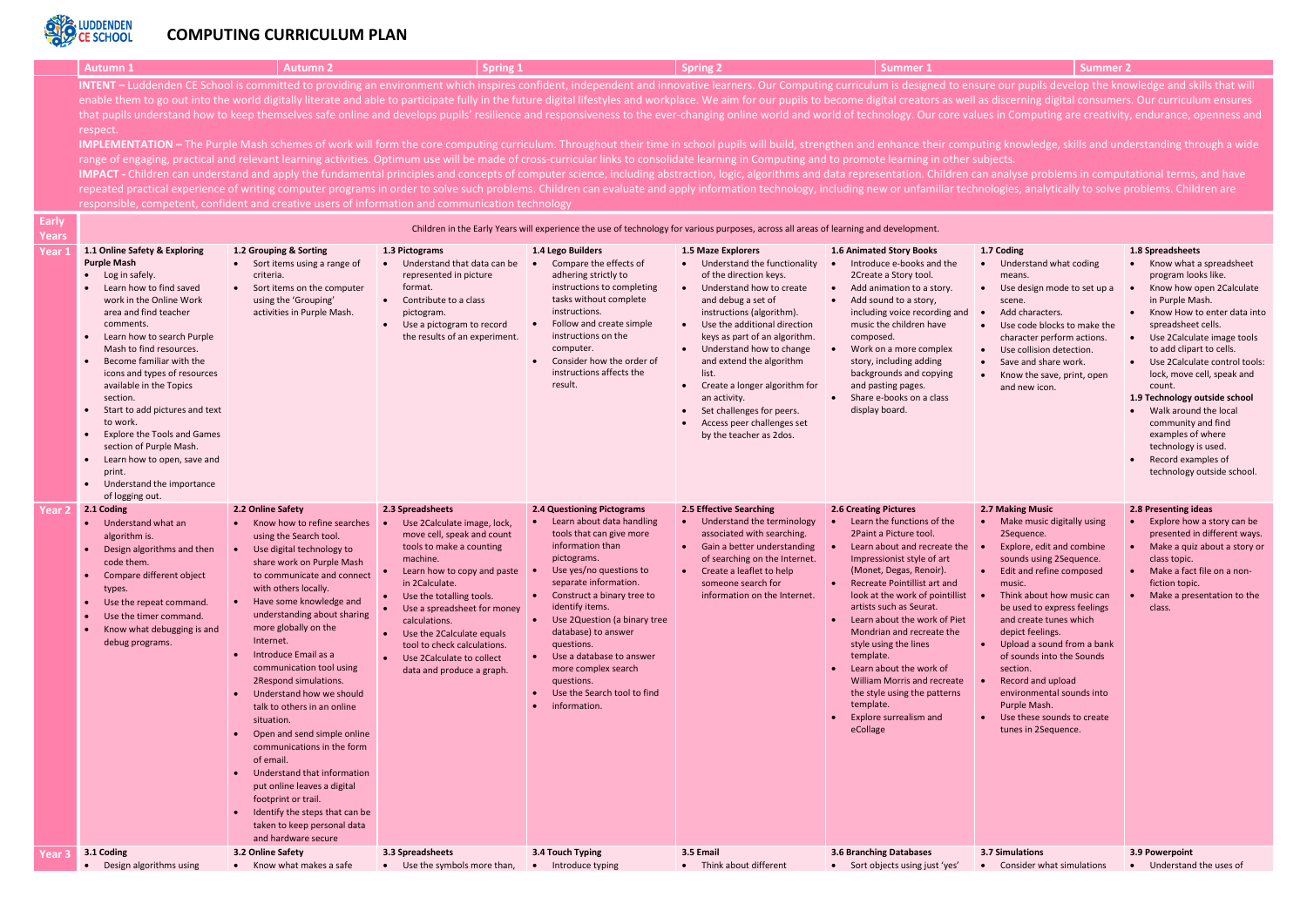

# **COMPUTING CURRICULUM PLAN**

|        | flowcharts.<br>Design an algorithm that<br>$\bullet$<br>represents a physical system<br>and code this<br>representation.<br>Use selection in coding with<br>$\bullet$<br>the 'if' command.<br>Understand and use<br>$\bullet$<br>variables in 2Code.<br>Deepen understanding of<br>$\bullet$<br>the different between timers<br>and repeat commands.                                                              | password.<br>Methods for keeping<br>$\bullet$<br>passwords safe.<br>Understand how the Internet<br>$\bullet$<br>can be used in effective<br>communication.<br>Understand how a blog can<br>$\bullet$<br>be used to communicate<br>with a wider audience.<br>Consider the truth of the<br>$\bullet$<br>content of websites.<br>Learn about the meaning of<br>$\bullet$<br>age restrictions symbols on<br>digital media and devices.                                                                                                                                                                                                                                                                                                                                                                                              | less than and equal to, to<br>compare values.<br>Use 2Calculate to collect<br>$\bullet$<br>data and produce a variety<br>of graphs.<br>Use the advanced mode of<br>$\bullet$<br>2 Calculate to learn about cell<br>references.                                                                                                                                                                                                                                                         | terminology.<br>Understand the correct way<br>$\bullet$<br>to sit at the keyboard.<br>Learn how to use the home,<br>$\bullet$<br>top and bottom row keys.<br>Practise typing with the left<br>and right hand.                                                            | methods of communication.<br>Open and respond to an<br>$\bullet$<br>email using an address book.<br>Learn how to use email<br>$\bullet$<br>safely.<br>Add an attachment to an<br>$\bullet$<br>email.<br>Explore a simulated email<br>scenario.                      | or 'no' questions.<br>Complete a branching<br>$\bullet$<br>database using 2Question.<br>Create a branching database<br>$\bullet$<br>of the children's choice.                                                                                                                                                                                                                                                                                                         |
|--------|-------------------------------------------------------------------------------------------------------------------------------------------------------------------------------------------------------------------------------------------------------------------------------------------------------------------------------------------------------------------------------------------------------------------|---------------------------------------------------------------------------------------------------------------------------------------------------------------------------------------------------------------------------------------------------------------------------------------------------------------------------------------------------------------------------------------------------------------------------------------------------------------------------------------------------------------------------------------------------------------------------------------------------------------------------------------------------------------------------------------------------------------------------------------------------------------------------------------------------------------------------------|----------------------------------------------------------------------------------------------------------------------------------------------------------------------------------------------------------------------------------------------------------------------------------------------------------------------------------------------------------------------------------------------------------------------------------------------------------------------------------------|--------------------------------------------------------------------------------------------------------------------------------------------------------------------------------------------------------------------------------------------------------------------------|---------------------------------------------------------------------------------------------------------------------------------------------------------------------------------------------------------------------------------------------------------------------|-----------------------------------------------------------------------------------------------------------------------------------------------------------------------------------------------------------------------------------------------------------------------------------------------------------------------------------------------------------------------------------------------------------------------------------------------------------------------|
| Year 4 | 4.1 Coding<br>Use selection in coding with<br>$\bullet$<br>the 'if/ else' command.<br>Understand and use<br>$\bullet$<br>variables in 2Code.<br>Use flowcharts for design of<br>$\bullet$<br>algorithms including<br>selection.<br>Use the 'repeat until' with<br>variables to determine the<br>repeat.<br>Learn about and use<br>$\bullet$<br>computational thinking<br>terms; decomposition and<br>abstraction. | 4.2 Online Safety<br>Understand how children<br>$\bullet$<br>can protect themselves from<br>online identity theft.<br>Understand that information<br>put online leaves a digital<br>footprint or trail and that<br>this can aid identity theft.<br>Identify the risks and<br>benefits of installing<br>software including apps.<br>Understand that copying the<br>work of others and<br>presenting it as their own is<br>called 'plagiarism' and to<br>consider the consequences<br>of plagiarism.<br>Identify appropriate<br>behaviour when<br>participating or contributing<br>to collaborative online<br>projects for learning.<br>Identify the positive and<br>negative influences of<br>technology on health and<br>the environment.<br>Understand the importance<br>of balancing game and<br>screen time with other parts | 4.3 Spreadsheets<br>Formatting cells as currency,<br>$\bullet$<br>percentage, decimal to<br>different decimal places or<br>fraction.<br>Using the formula wizard to<br>$\bullet$<br>calculate averages.<br>Combining tools to make<br>$\bullet$<br>spreadsheet activities such<br>as timed times tables tests.<br>Using a spreadsheet to<br>$\bullet$<br>model a real- life situation.<br>Add a formula to a cell to<br>$\bullet$<br>automatically make a<br>calculation in that cell. | 4.4 Writing for different<br>audiences<br>Explore how font size and<br>$\bullet$<br>style can affect the impact of<br>a text.<br>$\bullet$<br>Use a simulated scenario to<br>produce a news report.<br>Use a simulated scenario to<br>write for a community<br>campaign. | 4.5 Logo<br>Learn the structure of the<br>$\bullet$<br>coding language of Logo.<br>Input simple instructions in<br>Logo.<br>Using 2Logo to create letter<br>shapes.<br>Use the Repeat function in<br>Logo to create shapes.<br>Use and build procedures in<br>Logo. | 4.6 Animation<br>Discuss what makes a good<br>$\bullet$<br>animated film or cartoon.<br>Learn how animations are<br>$\bullet$<br>created by hand.<br>Find out how 2Animate can<br>$\bullet$<br>be created in a similar way<br>using the computer.<br>Learn about onion skinning<br>in animation.<br>Add backgrounds and<br>sounds to animations.<br>Be introduced to 'stop<br>motion' animation.<br>Share animation on the class<br>display board and by<br>blogging. |
| 'ear 5 | 5.1 Coding<br>Represent a program design<br>$\bullet$<br>and algorithm.<br>Create a program that<br>simulates a physical system<br>using decomposition.<br>Explore string and text<br>variable types so that the<br>most appropriate can be<br>used in programs.<br>Use the Launch command in<br>$\bullet$<br>2Code Gorilla.<br>Program a playable game<br>$\bullet$<br>with timers and scorepad.                 | of their lives.<br>5.2 Online Safety<br>Gain a greater understanding<br>$\bullet$<br>of the impact that sharing<br>digital content can have.<br>Review sources of support<br>when using technology and<br>children's responsibility to<br>one another in their online<br>behaviour.<br>Know how to maintain<br>$\bullet$<br>secure passwords.<br>Understand the advantages,<br>$\bullet$<br>disadvantages, permissions<br>and purposes of altering an<br>image digitally and the<br>reasons for this.<br>Be aware of appropriate and<br>inappropriate text,<br>photographs and videos and<br>the impact of sharing these<br>online.<br>Learn about how to<br>reference sources in their                                                                                                                                         | 5.3 Spreadsheets<br>Using the formula wizard to<br>add a formula to a cell to<br>automatically make a<br>calculation in that cell.<br>Copy and paste within<br>$\bullet$<br>2Calculate.<br>Using 2Calculate tools to test<br>$\bullet$<br>a hypothesis.<br>Add a formula to a cell to<br>automatically make a<br>calculation in that cell.<br>Using a spreadsheet to<br>$\bullet$<br>model a real-life situation<br>and answer questions.                                              | 5.4 Databases<br>Learn how to search for<br>$\bullet$<br>information in a database.<br>Contribute to a class<br>$\bullet$<br>database.<br>Create a database around a<br>$\bullet$<br>chosen topic.                                                                       | 5.5 Game Creator<br>Set the scene.<br>Create the game<br>$\bullet$<br>environment.<br>Create the game quest.<br>Finish and share the game.<br>Evaluate their and peers'<br>$\bullet$<br>games.                                                                      | 5.6 3D Modelling<br>Be introduced to 2Design<br>$\bullet$<br>and Make and the skills of<br>computer aided design.<br>Explore the effect of moving<br>$\bullet$<br>points when designing.<br>Understand designing for a<br>$\bullet$<br>purpose.<br>Understand printing and<br>$\bullet$<br>making.                                                                                                                                                                    |

| are.<br>Explore a simulation.<br>Analyse and evaluate a<br>simulation.<br>3.8 Graphing<br>Enter data into a graph and<br>answer questions.<br>Solve an investigation and<br>present the results in graphic<br>form.                                                                                                                                                                                                   | PowerPoint.<br>Create a page in a<br>presentation.<br>Add media to a presentation.<br>Add animations to a<br>presentation.<br>Add timings to a<br>presentation.<br>Use the skills learnt to design<br>and create an engaging<br>presentation.                                                                                                                                                 |
|-----------------------------------------------------------------------------------------------------------------------------------------------------------------------------------------------------------------------------------------------------------------------------------------------------------------------------------------------------------------------------------------------------------------------|-----------------------------------------------------------------------------------------------------------------------------------------------------------------------------------------------------------------------------------------------------------------------------------------------------------------------------------------------------------------------------------------------|
| <b>4.7 Effective Searching</b><br>Locate information on the<br>search results page.<br>Use search effectively to find<br>out information.<br>Assess whether an<br>information source is true<br>and reliable.                                                                                                                                                                                                         | 4.8 Hardware Investigators<br>Understand the different<br>parts that make up a<br>computer.<br>Recall the different parts<br>that make up a computer.<br><b>4.9 Making Music</b><br>Identify and discuss the main<br>elements of music.<br><b>Understand and experiment</b><br>with rhythm and tempo.<br>Create a melodic phrase.<br>Electronically compose a<br>$\bullet$<br>piece of music. |
| <b>5.7 Concept Maps</b><br>Understand the need for<br>visual representation when<br>generating and discussing<br>complex ideas.<br>Understand and use the<br>correct vocabulary when<br>creating a concept map.<br>Create a concept map.<br>Understand how a concept<br>map can be used to retell<br>stories and present<br>information.<br>Create a collaborative<br>concept map and present<br>this to an audience. |                                                                                                                                                                                                                                                                                                                                                                                               |